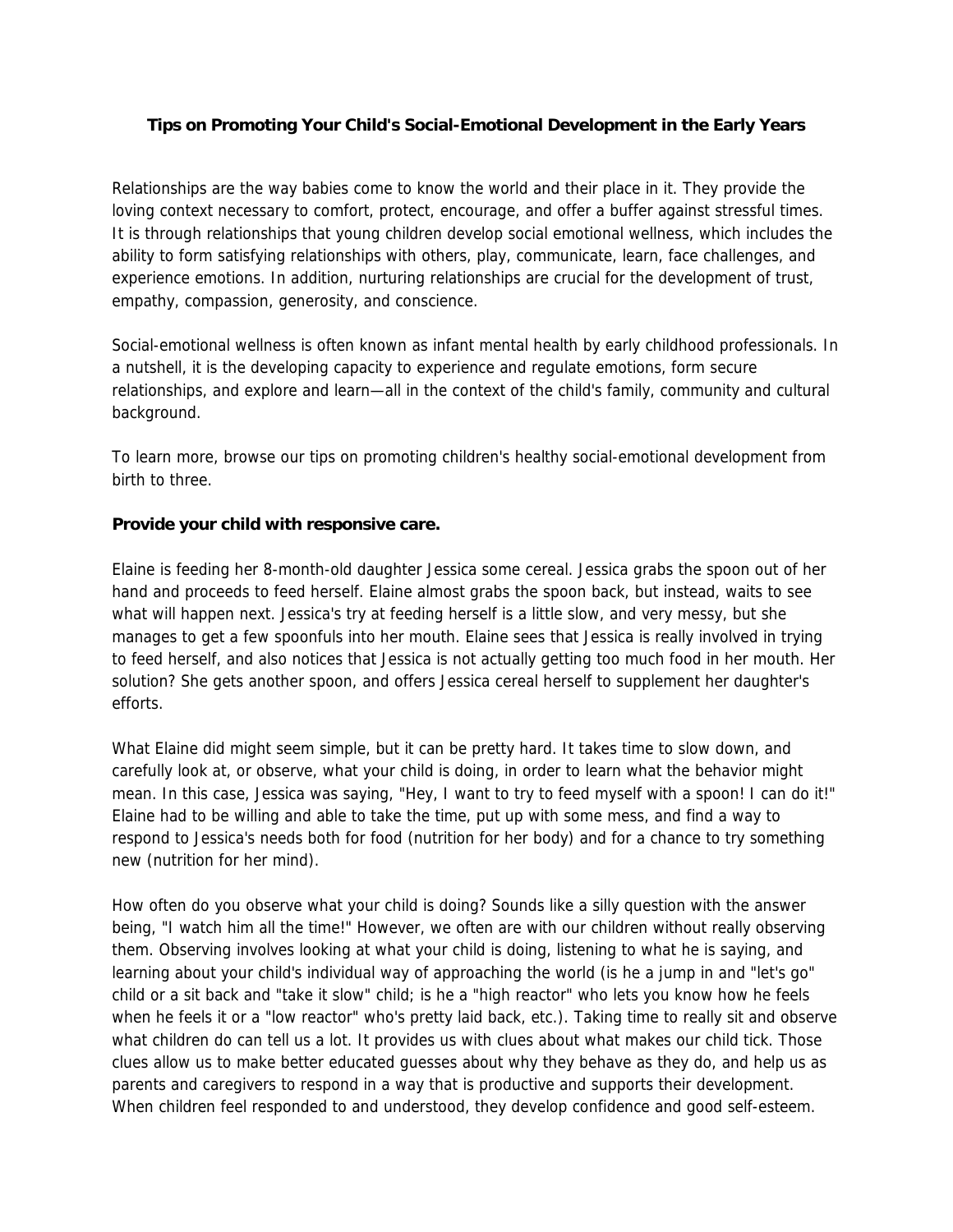### **Be affectionate and nurturing.**

Sonya scoops little Jacob out of the tub. "You smell so good! What a pretty baby you are!" she says as she wraps him in a soft, warm towel and gives him a hug. Jacob squeals with delight and then snuggles down into mom's arms. Bath time is so much fun—where else can you splash and play each day in a big puddle with toys and all of the attention focused on you?! Jacob loves his time in the tub where he has a ball playing and where mom takes care of keeping him safe and getting him clean. He knows he is safe and special to this person he trusts so much.

The sight of a cute baby makes us want to coo, gurgle, and entertain to get that wonderful baby smile. Feelings of affection can be a little harder to come by during prolonged crying spells or tantrums—but fortunately, most of us can find our feelings of love and desire to nurture little ones even during trying times. Touching, holding, comforting, rocking, singing and talking to babies are things that may seem to be the natural way to play with a baby or to comfort a distressed young child. These interactions are more than meets the eye—they also provide precisely the stimulation their growing brains need. Loving touches and encouraging words send messages to your baby that he is somebody special. And when he feels he is loved for who he is, he learns how to love others that way, too.

## **Help your child learn to resolve conflict in a healthy, appropriate way.**

Teddy and Brian, both 2-year-olds, love the book area of their day-care. Teddy picks up a big book about dinosaurs. When Brian sees this neat book, he can't help himself—he wants it, too! So he grabs it from Teddy. Uh-oh, a battle is now underway with "Mine", "No! Mine!" and a few tears. Miss Kelly steps over to help the boys. "Brian, I know you like the dinosaur book and you are sad, but Teddy was playing with it. It's not nice to grab it from him and make him cry. How about if we look at it together? I'll hold the book, Teddy can turn the page, and you can make the "Roar" sound when we get to the big dino page!"

Around this age, toddlers are developing an awareness of "self" and sharing can be especially hard. They know what they want when they want it, but their brains are not yet fully capable of understanding another person's feelings or point of view. In addition, self-control is also just beginning to develop. Though toddlers can understand what you mean when you say not to take something from others, they have a hard time keeping themselves from acting on their impulses. Think how hard it can be for you, as a mature adult, to stop yourself from eating that chocolate chip cookie you are craving when you have decided to go on a diet.

Adults' impulse control gets tested from time to time; for toddlers the test occurs many times a day. The ability to exercise greater self-control comes with time, brain maturation, practice, and with the help of caring adults. By helping very young children name their feelings, and letting them see and practice ways to control their impulses, they learn over time how to do it themselves. This helps them learn how to resolve conflicts on their own.

Here are some ways you can help them control their urges and resolve conflicts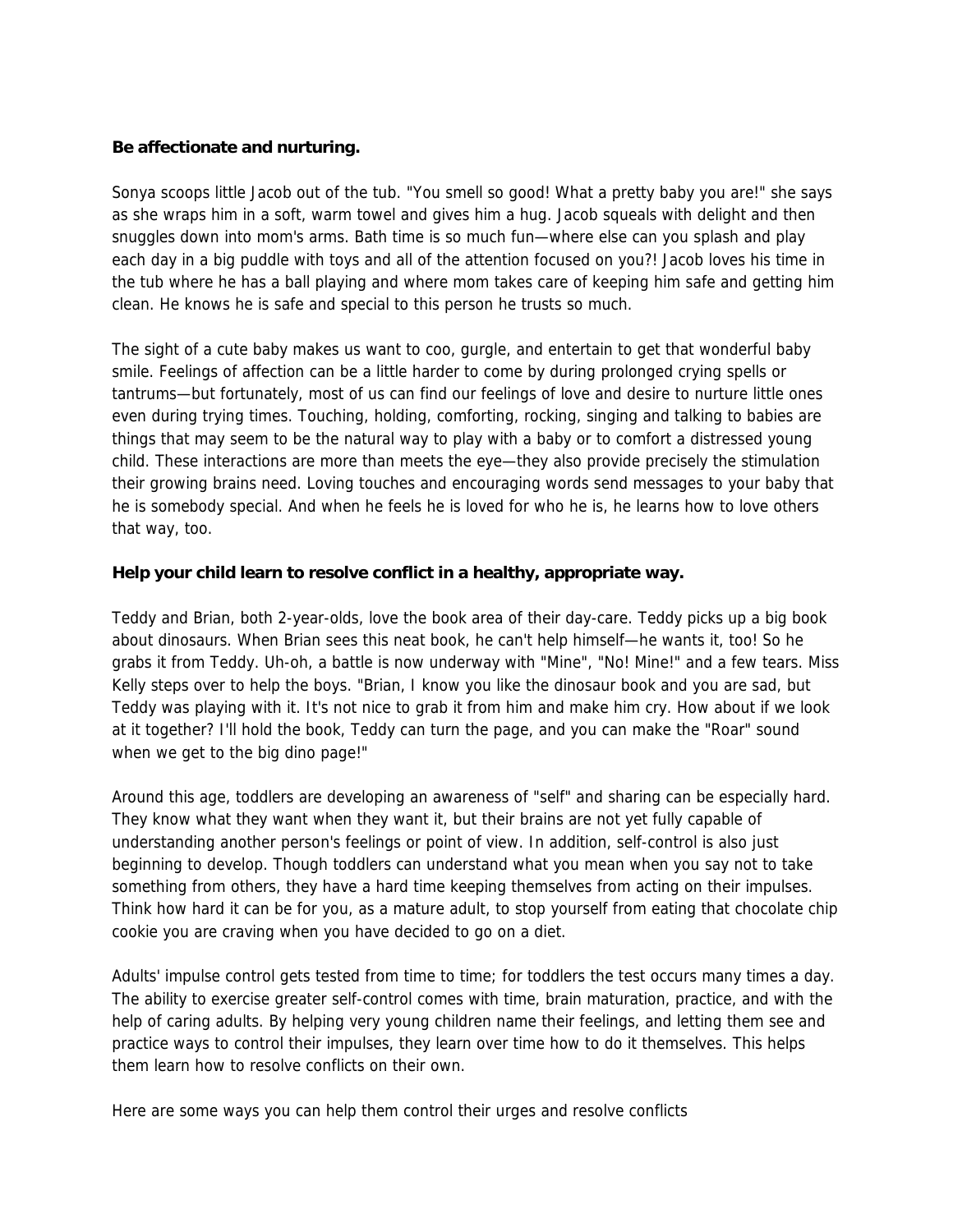Five-month-old Jeremy is laying on his tummy playing on the floor at home. He reaches across the blanket he's on for the squeaky duck toy. It is just out of his reach. His dad begins to pick it up and give it to him, but realizing Jeremy isn't fussing, he decides to wait a second. Jeremy is determined to get that duck! He stretches his hand again and this time barely touches it. His dad gives the duck just enough of a nudge to provide Jeremy a little help. One more reach…Got it! Jeremy grabs the duck toy and happily begins squeaking it himself.

Jeremy's dad just practiced a concept many child development specialists call "scaffolding." Scaffolding happens when you follow your child's lead and provide just enough support to challenge him to the next level without overwhelming him with frustration. Jeremy's dad could have handed the toy to his son, but he stopped, looked, and thought about what Jeremy was doing. Jeremy was trying out his big and small muscles and seeing what he could do. He was also learning about what he would need to do to get something he wanted. Jeremy's dad realized he could let Jeremy explore the situation a little and then provide just enough help to let him experience the success of using his new skills of reaching and grabbing. Helping babies learn in this way lets them explore what they are capable of doing and also lets them know you are there to support their efforts.

#### **Help your child experience the joy found in the "give-and-take" of relationships.**

"Hey there happy girl!" Glenn says as he smiles at 3-month-old Kelly. Kelly looks intently up at her Dad and smiles. Dad makes a funny face and smiles, then Kelly let's out a gurgley laugh. Dad laughs at her as they continue to play funny face games back and forth.

Kelly is taking in a lot from what looks like a very simple, playful interaction: "Hey, here's Daddy! It makes me feel so good when he plays with me. When he smiles at me, it makes me want to smile, too. I can tell he really thinks I am fun."

Kelly is learning that others care for her, like being with her, and understand her needs. She's also beginning to understand that her actions affect other people's feelings and actions. In this case, what she does makes them happy. She also can get another person to keep playing a fun game with her. In time, as she has the opportunity to experience satisfying relationships, she'll learn that she feels good when she makes others feel good. This will help her build healthy relationships and a positive sense of self as she grows. Learning about the give-and-take of relationships will help her get ready a little later to play with other children and to share. Sharing, though, will not be easy for her until she is older—around 3 years old or so. She is also learning to recognize her own feelings and to care about others' feelings.

#### **Help your child feel safe.**

Jayson, 18 months old, was on a walk with his father when he became frightened of a neighbor's dog barking from behind a fence. "Hey buddy, what's wrong? Is Champy making too much noise?" Jayson turned and ran a few steps back to his father who scooped him up in a hug. "Champy startled me, too. I guess he must be feeling a little grumpy today."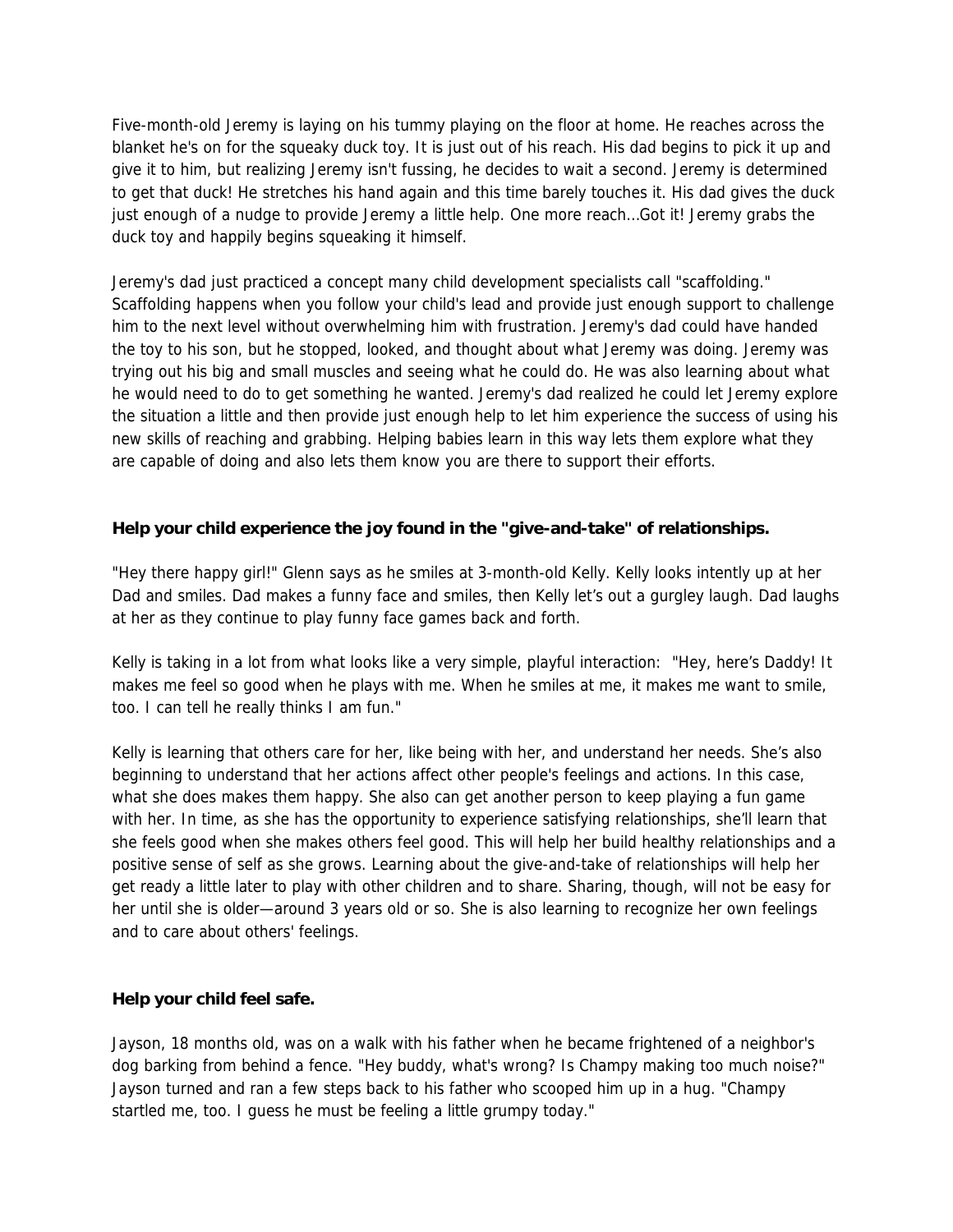Jayson is learning that when he feels uncertain and fearful, he can count on other people—like his Dad—to be there to support him. His father's sensitive response contributes to Jayson's growing sense of security and trust.

#### **Show your child that she is part of a larger network of love and relationships.**

It's been a rough day. The dishwasher flooded, a paper is due for tomorrow's class, and Lisa is operating on just 2 hours of sleep. Her 2-month-old, Dina, has been colicky and had a hard time getting and staying asleep last night. "I feel like I'm gonna snap—I just can't do this," she says on the phone to her friend Callie. "I've been there," says Callie, "I want you to lay down and rest when you put Dina down for her nap. I'll come over this afternoon and watch the baby while you work on your paper."

While Callie may think she is just helping her friend through a bad day, she's actually doing a lot to help Dina as well. We all feel like we are at our wit's end now and then. Caring for children can be incredibly joyful and rewarding but also very stressful. It's important to have other people and places we can count on for support, whether physical, emotional, or financial. When support and encouragement is given to those caring for a child, they are better able to be a responsive and nurturing parent to their little one.

#### **Nurture your child's respect for differences.**

Shelly is almost three years old and is at the park with her mom. She looks over at another toddler, Briana, who is coming towards the sandbox. Briana has spina bifida and uses leg braces to help her walk. "What's that?" Shelly says loudly. "Her legs are funny!" Shelly's mom winces with embarrassment, "Shelly, that's not very polite!" Briana's mom is used to both comments and stares by old and young alike. At first, they really hurt her, but then she began to have a better appreciation for the curiosity of others—especially a child her daughter's age. It was an opportunity to educate and to tell about her wonderful daughter. "This is Briana. She has some special braces to help her walk. Briana's favorite color is pink so she decided to get pink ones. She also loves beanie babies. Do you have a favorite color?" Shelly is quickly captivated by a new friend who loves pink and beanie babies like she does, "I have pink pajamas!" Shelly's mom gets past her embarrassment and joins in the conversation, and the moms guide them for a few minutes as they talk about other things they both like to do. Both girls begin to play in the sand—no longer focusing on the braces or their moms!

Situations like this can be difficult for all involved. Young children are not inhibited by the rules of social etiquette and naturally voice their curiosity about the differences in skin color, size and weight, and physical ability that they observe. Adults play a significant role in helping them appreciate the differences and enjoy the similarities. They also learn about respect for others when it is modeled to them by the adults in their lives. They can grow to realize that every person is unique and deserving of respect.